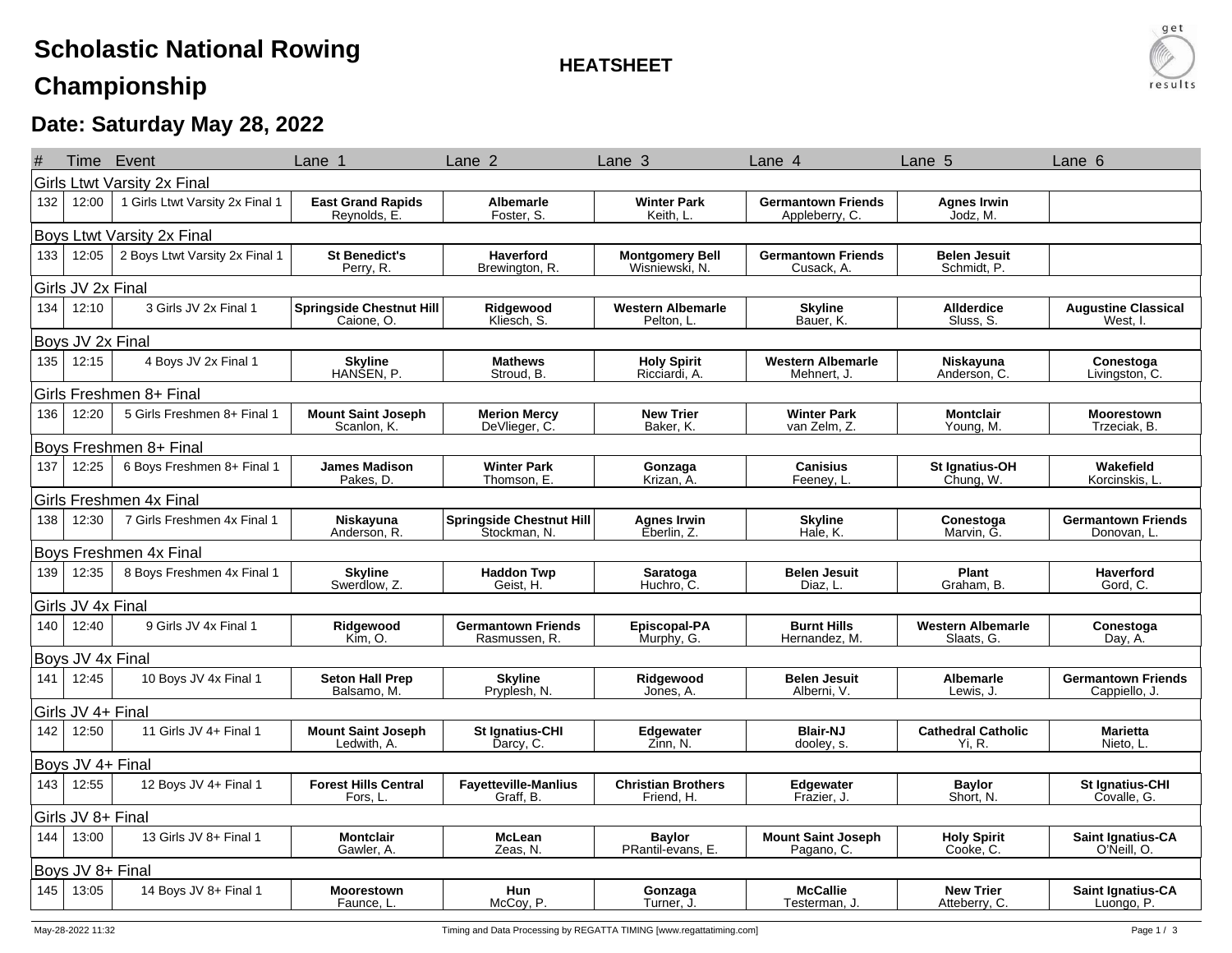|     | Time                        | Event                                 | Lane 1                                    | Lane <sub>2</sub>                        | Lane <sub>3</sub>                               | Lane 4                                          | Lane 5                                       | Lane <sub>6</sub>                                   |
|-----|-----------------------------|---------------------------------------|-------------------------------------------|------------------------------------------|-------------------------------------------------|-------------------------------------------------|----------------------------------------------|-----------------------------------------------------|
|     | Girls Ltwt Varsity 4x Final |                                       |                                           |                                          |                                                 |                                                 |                                              |                                                     |
| 146 | 13:10                       | 15 Girls Ltwt Varsity 4x Final 1      |                                           | Conestoga<br>Laursen, H.                 | <b>Bonner &amp; Prendergast</b><br>McKenzie, M. | <b>Berkeley</b><br>Lam, M.                      |                                              |                                                     |
|     |                             | <b>Boys Ltwt Varsity 4x Final</b>     |                                           |                                          |                                                 |                                                 |                                              |                                                     |
| 147 | 13:15                       | 16 Boys Ltwt Varsity 4x Final 1       |                                           | Conestoga<br>Corr, K.                    | <b>Belen Jesuit</b><br>Gandarias, M.            | <b>Springside Chestnut Hill</b><br>Belmonte, L. |                                              |                                                     |
|     |                             | Girls Ltwt Varsity 4+ Final           |                                           |                                          |                                                 |                                                 |                                              |                                                     |
| 148 | 13:20                       | 17 Girls Ltwt Varsity 4+ Final 1      | Kearny<br>Sikorski, J.                    | Villa Maria<br>Hricko, C.                | <b>Merion Mercy</b><br>Mallon, M.               | <b>Mount Saint Joseph</b><br>Meacle, A.         | <b>Egg Harbor</b><br>Rice, K.                | Radnor<br>Meltzer, E.                               |
|     |                             | Boys Ltwt Varsity 4+ Final            |                                           |                                          |                                                 |                                                 |                                              |                                                     |
| 149 | 13:25                       | 18 Boys Ltwt Varsity 4+ Final 1       | <b>Montgomery Bell</b><br>Meier, T.       | <b>St Johns</b><br>Drelichman, J.        | Gonzaga<br>Alexander. W.                        | <b>Canisius</b><br>Burget, M.                   | <b>Manhasset</b><br>Chen, V.                 | Kearny<br>Lucio, A.                                 |
|     |                             | Girls Ltwt Varsity 8+ Final           |                                           |                                          |                                                 |                                                 |                                              |                                                     |
| 150 | 13:30                       | 19 Girls Ltwt Varsity 8+ Final 1      | <b>Ocean City</b><br>Teofanova, L         | Saint Ignatius-CA<br>Porter, C.          | <b>Winter Park</b><br>van Houten, S.            | <b>New Trier</b><br>Kasprisin, I                | <b>Nutley</b><br>Timchak, A.                 | Mainland<br>O'Brien, M.                             |
|     |                             | Boys Ltwt Varsity 8+ Final            |                                           |                                          |                                                 |                                                 |                                              |                                                     |
| 151 | 13:35                       | 20 Boys Ltwt Varsity 8+ Final 1       |                                           | <b>Montgomery Bell</b><br>Egbert, J      | <b>New Trier</b><br>Rogalski, O.                | La Salle<br>Guza, J.                            | <b>Berkeley</b><br>Glover, E.                |                                                     |
|     |                             | Girls Varsity Second 8+ Final         |                                           |                                          |                                                 |                                                 |                                              |                                                     |
| 152 | 13:40                       | 21 Girls Varsity Second 8+<br>Final 1 | <b>Moorestown</b><br>Rosser, K.           | Wakefield<br>Meek, M.                    | <b>New Trier</b><br>Roche, A.                   | Wilson<br>Bouma, K.                             | <b>Alexandria City</b><br>Joubert, A.        | <b>Mount Saint Joseph</b><br>McDonough, G.          |
|     |                             | Boys Varsity Second 8+ Final          |                                           |                                          |                                                 |                                                 |                                              |                                                     |
| 153 | 13:45                       | 22 Boys Varsity Second 8+<br>Final 1  | St Ignatius-OH<br>Fitzsimons, J.          | <b>New Trier</b><br>Farkas, A.           | <b>Montclair</b><br>Snyder, E.                  | Gonzaga<br>Lacuesta, B.                         | <b>St Peters</b><br>Gallagher, C.            | Wilson<br>Schwartz, J.                              |
|     |                             | <b>Girls Varsity 1x Final</b>         |                                           |                                          |                                                 |                                                 |                                              |                                                     |
| 154 | 13:50                       | 23 Girls Varsity 1x Final 1           | <b>Holy Spirit</b><br>Baldwin, M.         | <b>Oakland Tech</b><br>Waltzer, J.       | Ridgewood<br>Riedel, L                          | <b>Great Bridge</b><br>Eberle, Z.               | <b>Newsome</b><br>Warmbier, S.               | <b>Montgomery Bell</b><br>Hughes, O.                |
|     |                             | Boys Varsity 1x Final                 |                                           |                                          |                                                 |                                                 |                                              |                                                     |
| 155 | 13:55                       | 24 Boys Varsity 1x Final 1            | <b>Upper Merion</b><br>Anderson, G.       | <b>Holy Spirit</b><br>Driscoll, A.       | <b>Haverford HS</b><br>Weaver, A.               | <b>Ransom Everglades</b><br>Segrera, T          | Don Bosco<br>Klar, A.                        | <b>Parrish</b><br>Lesser, H.                        |
|     |                             | <b>Girls Varsity 2x Final</b>         |                                           |                                          |                                                 |                                                 |                                              |                                                     |
| 156 | 14:00                       | 25 Girls Varsity 2x Final 1           | <b>Harpeth Hall</b><br>Trost, E.          | <b>RFH</b><br>Wright, E.                 | Albemarle<br>Jackson, E.                        | <b>Agnes Irwin</b><br>Saulnier, C.              | <b>Mathews</b><br>Moran, M.                  | <b>Winter Park</b><br>Blalock, A.                   |
|     |                             | Boys Varsity 2x Final                 |                                           |                                          |                                                 |                                                 |                                              |                                                     |
| 157 | 14:05                       | 26 Boys Varsity 2x Final 1            | <b>Saline</b><br>Sirbu, D.                | Albemarle<br>Hall, Z.                    | Niskayuna<br>Conrad, A.                         | <b>Western Albemarle</b><br>Farmer, L.          | Ridgewood<br>Darby, I.                       | <b>Seton Hall Prep</b><br>Robinson, C.              |
|     |                             | Girls Varsity 4x Final                |                                           |                                          |                                                 |                                                 |                                              |                                                     |
| 158 | 14:10                       | 27 Girls Varsity 4x Final 1           | <b>Augustine Classical</b><br>Chaffee, A. | <b>North Allegheny</b><br>Mkandawire, I. | <b>Agnes Irwin</b><br>van der Zwan, J.          | <b>Lower Merion</b><br>Cloud, A.                | Conestoga<br>Day, L.                         | <b>Springside Chestnut Hill</b><br>Leon-Palfrey, G. |
|     |                             | Boys Varsity 4x Final                 |                                           |                                          |                                                 |                                                 |                                              |                                                     |
| 159 | 14:15                       | 28 Boys Varsity 4x Final 1            | <b>Haddon Twp</b><br>Savell, J.           | Haverford<br>Brewington, J.              | <b>Burnt Hills</b><br>Cheely, A.                | Conestoga<br>McLaughlin, A.                     | <b>Springside Chestnut Hill</b><br>Miles, C. | <b>East Grand Rapids</b><br>Mitchell, J.            |
|     |                             | Girls Varsity 4+ Final                |                                           |                                          |                                                 |                                                 |                                              |                                                     |
| 160 | 14:20                       | 29 Girls Varsity 4+ Final 2           | Yorktown<br>Sugarman, E.                  | <b>Marietta</b><br>Lovejoy, H.           | <b>Holton-Arms</b><br>Hemsley, N.               | <b>Ann Arbor Pioneer</b><br>Bassett, E.         | <b>Atlantic City</b><br>Gaskill, G.          | <b>Mainland</b><br>Sher, L.                         |
| 161 | 14:25                       | 29 Girls Varsity 4+ Final 1           | <b>East Grand Rapids</b><br>Thurston, R.  | <b>Ann Arbor Huron</b><br>Kieft, M.      | <b>Blair-NJ</b><br>Csanyi, P.                   | <b>Merion Mercy</b><br>Tingley-Kelley, O.       | <b>Montclair</b><br>Larkey, Z.               | Culver<br>Cotter, B.                                |
|     |                             | Boys Varsity 4+ Final                 |                                           |                                          |                                                 |                                                 |                                              |                                                     |
| 162 | 14:30                       | 30 Boys Varsity 4+ Final 2            | Robinson<br>Moy-Jacobs, D.                | <b>Holy Ghost Prep</b><br>Gondek, S.     | <b>Unionville</b><br>Huffman, D.                | <b>Forest Hills Central</b><br>McPoland, K.     | <b>Rockford</b><br>Johnson, S.               | <b>McCallie</b><br>Gibson, M.                       |